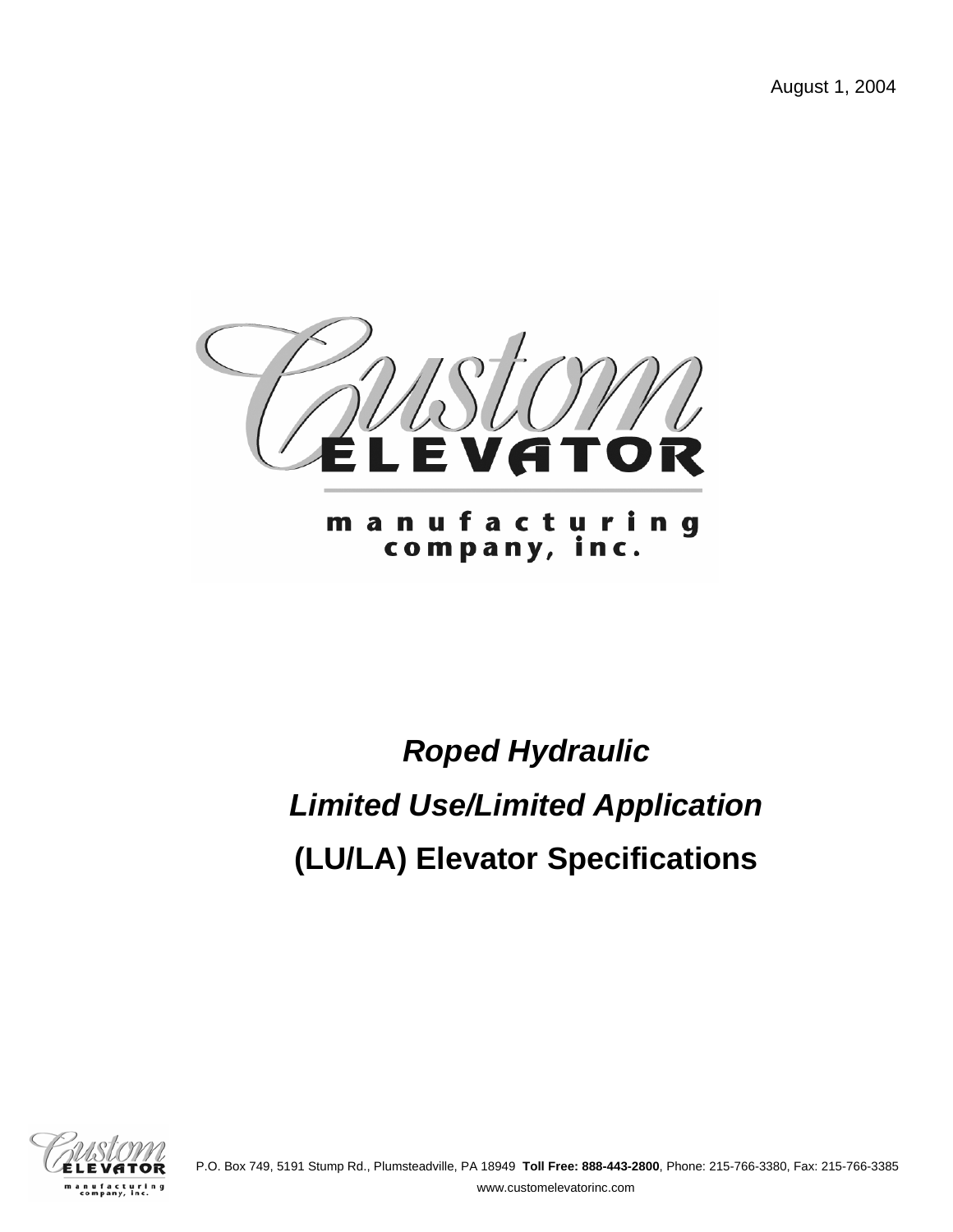## **CONTENTS**



## **Part 1: General**

- **1.1 Description of Work**
- **1.2 Work By Others** 
	- A. Hoistway
	- B. Machine Room
	- C. Electrical Requirements

### **1.3 Quality Assurance**

- A. References
	- B. Qualifications
	- C. Regulatory Requirements

## **Part 2: Submittals**

- **2.1 Product Data**
- **2.2 Layout Drawings**

## **Part 3: Product**

- 
- **3.1 Manufacturer 3.2 Characteristics**
- **3.3 Equipment** 
	- A. Operation
		- 1. Battery lowering
		- 2. Emergency car lighting
		- 3. Homepark feature
		- 4. Automatic cab light timer
		- 5. Automatic two-way leveling
		- 6. Low oil control
		- 7. Inspection operation
		- 8. Hoistway access switch
		- B. Control System
		- C. Hydraulic Power Unit
		- D. Plunger and Cylinder
		- E. Pipe Rupture Valve
		- F. Car Frame and Platform
		- G. Car Suspension
		- H. Overspeed Governor
		- I. Guide Rails
		- J. Spring Buffers
		- K. Car Operating Panel
		- L. Landing Controls
		- M. Hoistway Doors
		- N. Car Door(s)
		- O. Door Operator
		- P. Door Safety Edge
		- Q. Door Hangers and Tracks
		- R. Car Enclosure
		- S. Electrical Wiring
		- T. Accessories
			- 1. Cab Options
			- 2. Door Options
			- 3. Control/Pushbutton Options
			- 4. Other Options

## **Part 4: Execution**

- **4.1 Examination**
- **4.2 Installation**
- **4.3 Operating Instructions**
- **4.4 Maintenance**
- **4.5 Warranty**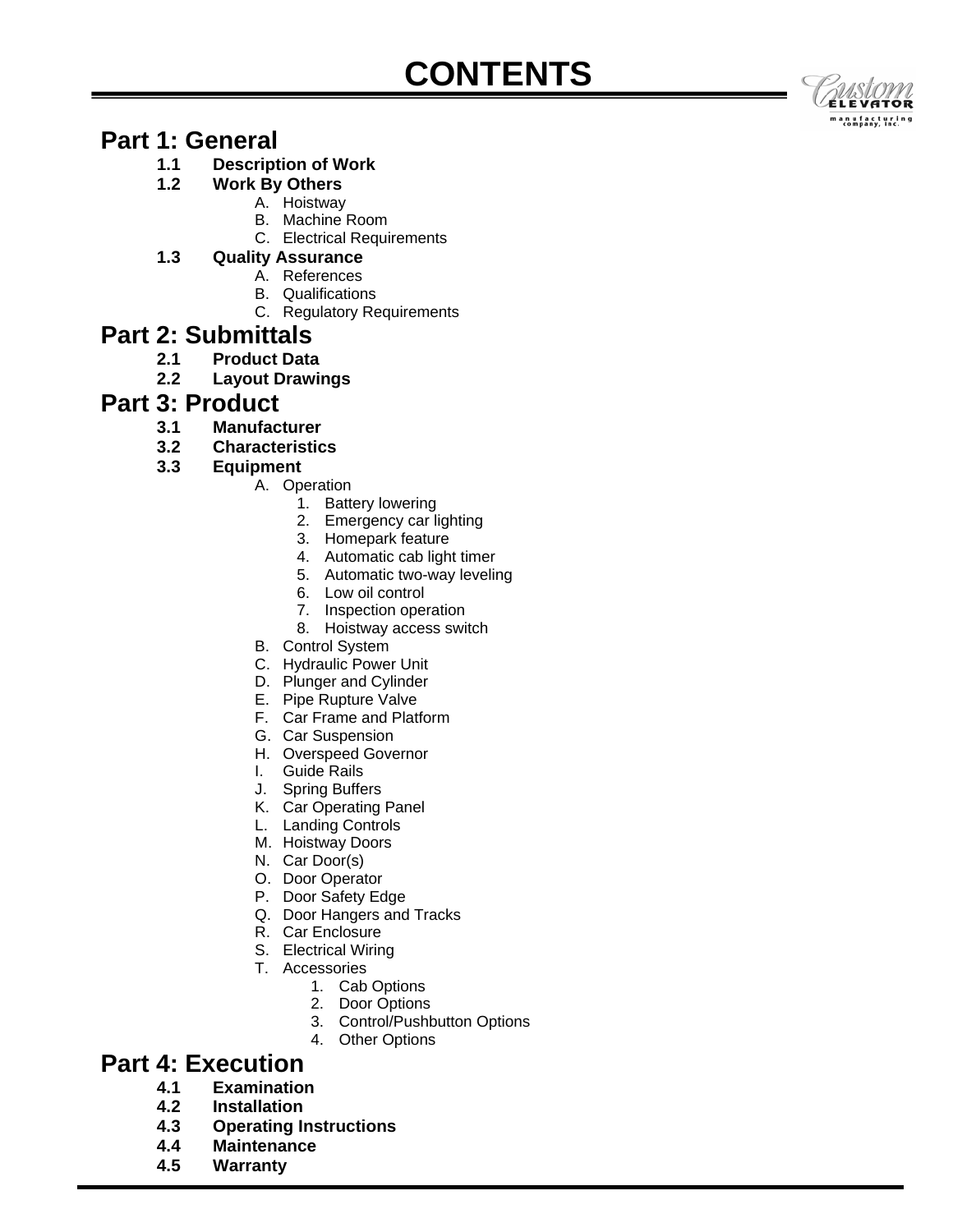

## **Part 1: General**

#### **1.1 Description of Work**

To furnish all labor and materials required to cover a complete installation of (one) roped hydraulic limited use/limited application (LU/LA) elevator. The elevator is to be installed in a first class workmanlike manner in accordance with the specifications and drawings provided.

#### **1.2 Work By Others**

The following preparatory work to accommodate the elevator installation is to be done by others and is part of work of other sections.

- A. Hoistway
	- 1. A finished, plumb hoistway of proper size and construction conforming to ASME A17.1/CSA B44-00, all applicable building codes, and the elevator layout drawings.
	- 2. Adequate supports shall be provided for fastening rail brackets as indicated on the layout drawings. Supports must withstand rail forces indicated.
	- 3. A poured pit conforming to all applicable codes and to the dimensions indicated on the layout drawings must be provided. The pit must be designed for the impact load indicated and must be guaranteed dry and level from wall to wall. A fixed pit ladder shall be provided when pit depth exceeds 3'-0".
	- 4. Knock-out in walls between the machine room and elevator hoistway for routing hydraulic and electrical lines and for hall buttons shall be coordinated with the elevator contractor.
	- 5. All wall patching, painting, and grouting by others. Finish painting of all hoistway doors and frames by others.
	- 6. Adequate sill supports at each landing are to be provided for hoistway entrances. Swing door entrances (when provided) are to be installed by general contractor.
	- 7. A lockable self closing 2'-0" x 2'-0" governor access door with electric contact shall be provided in accordance with layout drawing (when required).
- B. Machine Room
	- 1. An adjacent machine room built to conform to the layout drawings, NFPA 70, ASME A17.1, and all applicable building code requirements. It shall have suitable access, a lockable door, a convenience outlet, and light switch. Machine room temperature must be maintained between 60 and 100 degrees Fahrenheit. Relative humidity not to exceed 95%.
	- 2. A telephone line to the machine room and tied into the elevator controller as per ASME A17.1/CSA B44-00 safety codes.
	- 3. Machine room vents as required by local code.
- C. Electrical Requirements
	- 1. A 220VAC, single phase service, with neutral, to a lockable safety disconnect switch, fused with time delay fuses shall be furnished in the machine room in accordance with NFPA 70. A normally open electric interlock contact is required in the switch for battery isolation.
	- 2. A 120VAC, single phase, 15 AMP service to a lockable fused disconnect switch, or circuit breaker, located in the machine room shall be provided for the cab lighting in accordance with NFPA 70.
	- 3. A pit light with switch and a GFI duplex receptacle shall be furnished in accordance with NFPA 70.

#### **1.3 Quality Assurance**

The elevator shall be designed, manufactured, installed, and inspected in accordance with ASME A17.1/CSA B44-00 standards and all applicable regulations of federal, state, and local codes and ordinances as adopted by local agencies having jurisdiction.

- A. References
	- 1. American National Standards Institute (ANSI)
	- 2. American Society of Mechanical Engineers (ASME)
	- 3. National Electric Code (NFPA 70)
	- 4. CSA B44.1/ASME A17.5, elevator and escalator electrical equipment requirements.
	- 5. CSA B44-00 safety code for elevators
- B. Qualifications

The installation shall be performed by a company with no less than (5) years of successful experience in the assembly and erection of similar type elevators and who has adequate product liability insurance.

C. Regulatory Requirements

The elevator installer shall verify requirements of the local authority having jurisdiction and shall obtain and pay for necessary municipal and state permits and inspections as required, and make tests as called for by the regulations of such authorities.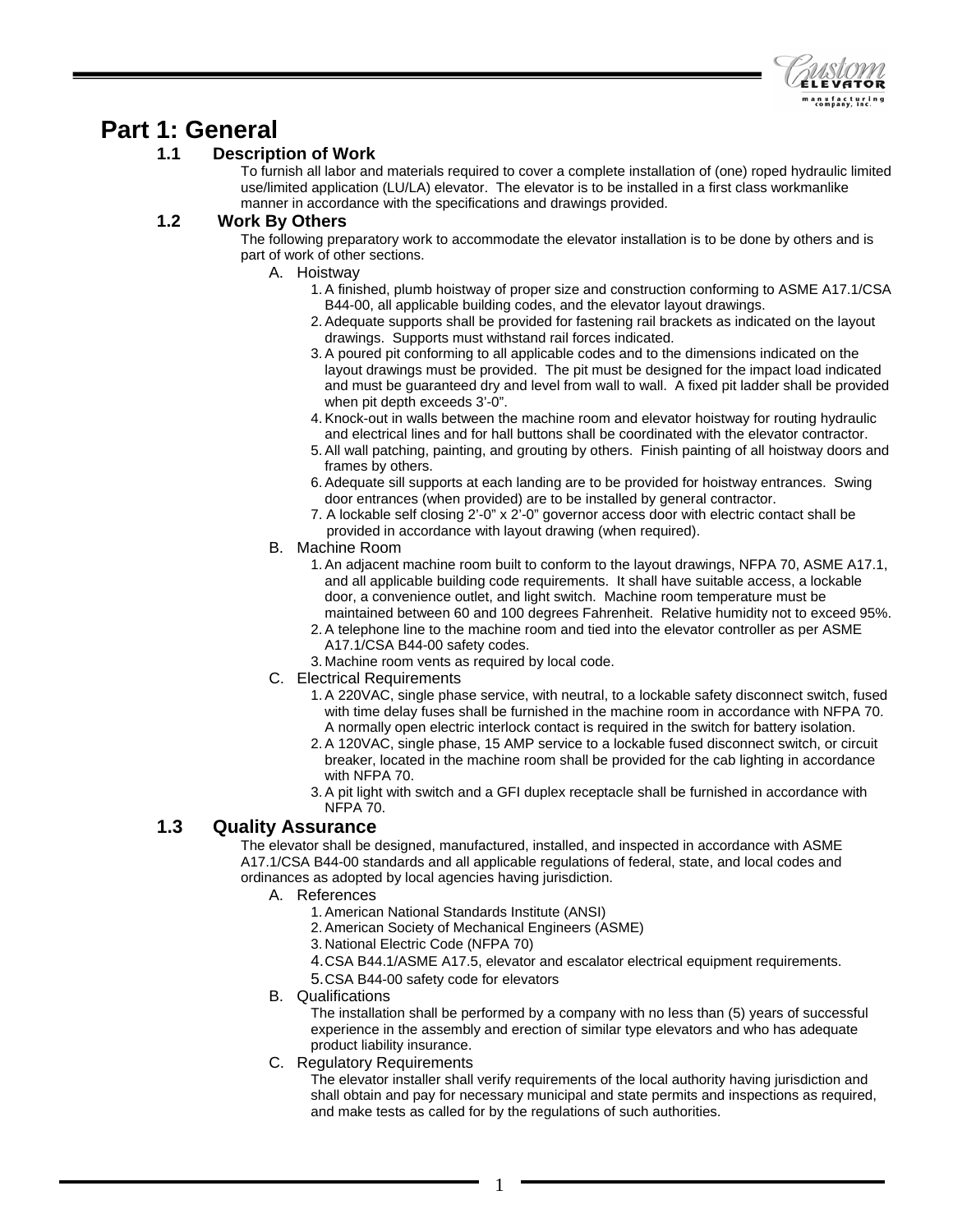

## **Part 2: Submittals**

#### **2.1 Product Data**

Submit manufacturers literature including product data, cab designs, color charts, signal fixtures, and specifications.

#### **2.2 Layout Drawings**

Layout drawings shall be submitted showing the general arrangement of the elevator equipment including dimensions, clearances, location of machine equipment, and all loads and reactions imposed on pit and building structure.

## **Part 3: Product**

#### **3.1 Manufacturer**

The roped hydraulic LU/LA elevator shall be manufactured by Custom Elevator Manufacturing Co. Inc. Plumsteadville, PA. US. Toll Free 1-888-443-2800 or 215-766-3380 Fax 215-766-3385 and installed by\_

#### **3.2 Characteristics**

**Type:** Roped 1:2 Hydraulic **Capacity:** 1400 lbs. **Car Speed:** 30 FPM **Operation:** SAPB/single button collective **Travel:** (25'-0" max. per ASME A17.1) **Number of Stops: Number of Openings: Inside Car Dimensions:** 42" X 60" X 81" high **Doors:** 36" x 80" two speed, horizontal sliding **Power Supply:** 220 Volt, single phase, 60 Hz. **Cab Finish: Push Button Faceplates and Handrail Finish:**

#### **3.3 Equipment**

A. Operation

Operation of the elevator shall be fully automatic. Control shall be single automatic push button or single button collective (field programmable); momentary pressure on any button will call or send the elevator to the corresponding landing and the car and hoistway doors shall open and close automatically.

- 1. **Battery lowering:** In the event of a power failure, the elevator shall automatically descend to the homepark landing, wait 30 seconds, then proceed to the bottom landing while monitoring all safety circuits. Elevator door(s) shall open and close automatically. Batteries are to have an automatic charging system.
- 2. **Emergency car lighting:** An emergency car light shall be furnished in the car operating panel that provides an illumination of not less than (.2) foot candles at a point (48) inches above the car floor and (11) inches in front of the car operating panel for a minimum of (4) hours.
- 3. **Homepark feature:** The elevator shall automatically return to a field programmable designated landing after one minute without use.
- 4. **Automatic car light timer**: With the in car light key switch in the "on" position, the cab lights shall time out automatically after (3) minutes and illuminate automatically when the elevator is called to a landing.
- 5. **Automatic two-way leveling:** The leveling device shall automatically stop and maintain the car within ½ inch of the landing regardless of the change in load.
- 6. **Low oil control:** A low oil control feature shall be provided designed to automatically cause an up traveling car to descend to the lowest terminal landing if the elevator should fail to reach a landing in a predetermined time or if the system does not have a sufficient reservoir of oil.
- 7. **Inspection operation:** Inspection operation shall be provided on the top of the car and from the main controller located in the machine room. Controller inspection shall be rendered inoperable when on top-of-car inspection. Inspection operating stations shall consist of a transfer switch and constant pressure "up", "down", and enable buttons. Top-of-car inspection station shall include an emergency stop, GFI protected duplex outlet, and a guarded light with a light switch. Controller shall be prepared with car and hoistway door bypass switches in accordance with ASME A17.1/CSA B44-00 safety codes.
- 8. **Hoistway access switch:** A (3) position spring return key switch shall be furnished adjacent to the top landing door used to permit movement of the car with the top landing door and car door in the open position allowing service personnel to gain access to the car top when the distance from the top of the car to the landing sill exceeds (35) inches when the car is level with the landing below.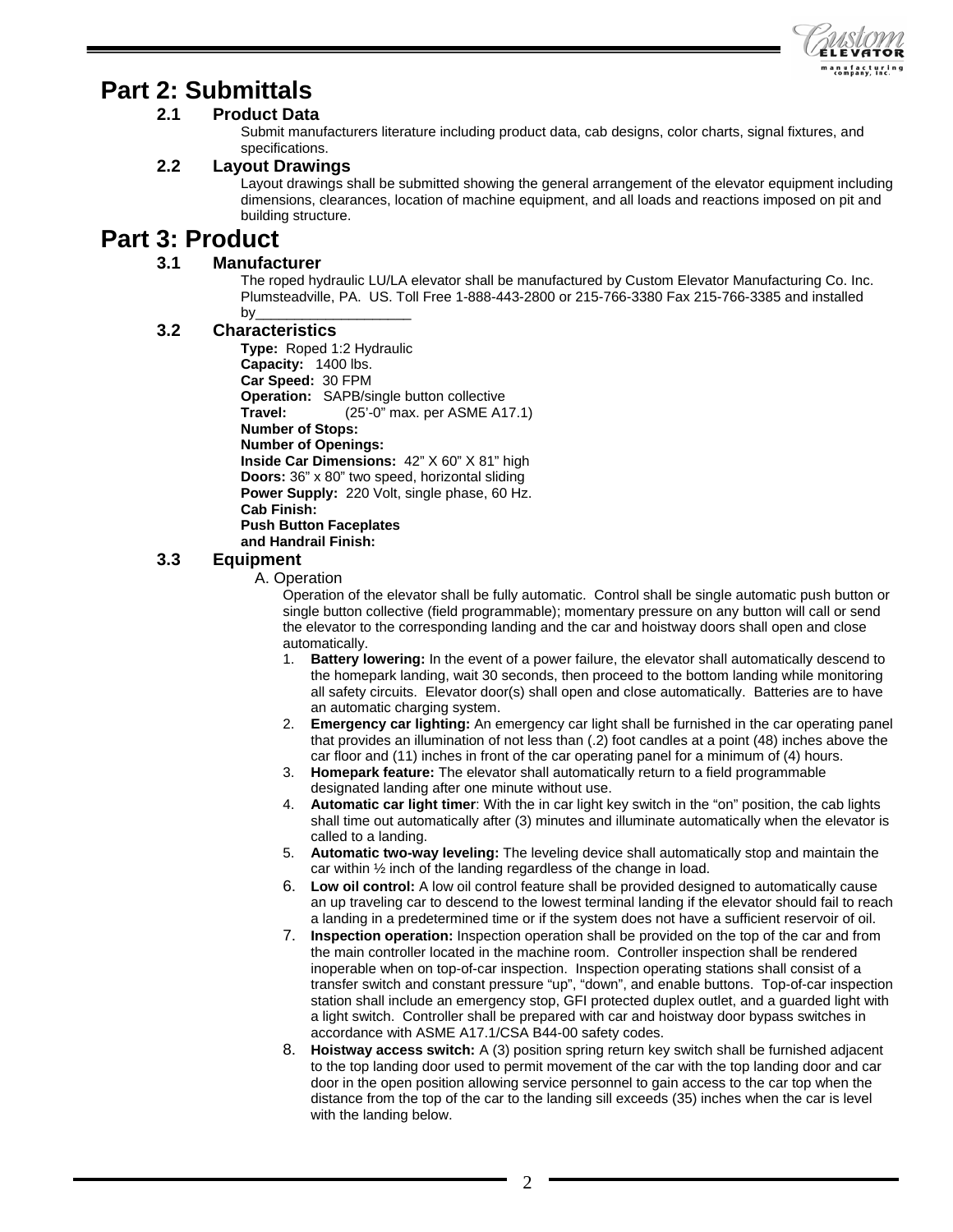

#### B. Control System

A microprocessor based control system certified and labeled to the requirements of CAN/CSA-B44.1/ASME A17.5 shall be provided. It shall include a motor starter with a potential relay, motor overload device, an uninterrupted power supply with battery charging circuit, and redundant device circuits that prevent the car from moving in the occurrence of a single ground or failure of any critical circuit contactors or relays and such devices shall be monitored prior to each start to assure that these devices are functioning in there intended manner. All circuits shall be fuse protected. All to be enclosed in a single key lockable cabinet.

#### C. Hydraulic Power Unit

The hydraulic power unit shall include a submersible motor, rotary screw type pump, two- speed control valve, and oil reservoir with an oil level gauge. The control valve shall include a safety check valve, up and down acceleration, deceleration, leveling, and soft stop adjustments, pressure relief valve, manual lowering valve, constant down speed regulation, pressure gauge with shutoff, negative pressure switch, and manual shutoff valve all mounted and enclosed in a compact unit assembly with a key lockable cover.

D. Plunger and Cylinder

The cylinder shall be constructed of steel pipe with a steel bulkplate welded to the lower end and a cylinder head welded on the upper end which houses the self-adjusting packing, bearings, wiper, air bleeder, and leach line hose.

The plunger shall be manufactured from accurately ground and polished tubing fitted with a steel stop ring welded to the bottom to prevent the plunger from leaving the cylinder in the up direction.

E. Pipe Rupture Valve

An automatic shut off valve at the cylinder inlet shall be provided to stop and hold the elevator in the event of a main oil line failure or if the elevator should overspeed in the down direction.

F. Car Frame and Platform

The car frame shall be fabricated from structural and formed steel members, welded and bolted construction, of the cantilevered design. It shall be fitted with roller guide shoes, car safeties, and a slack cable switch that will disconnect power to the control valve if a rope should be become slack or broken. The car platform shall be fabricated from steel framing covered with plywood protected with a fire retardant material. A toe guard shall be provided at each car entrance extending below the platform.

#### G. Car Suspension

The elevator car frame shall be suspended by (3) 3/8" diameter, 6 X 19, traction steel cables. The cables shall dead end to the pit steel on one end, pass over a "U" groove sheave, and attach to the car safety device with approved type wedge sockets.

#### H. Overspeed Governor

An overspeed governor shall be provided in the overhead and a tension weight with Idler sheave shall be located in the pit. The governor cable shall be  $\frac{1}{4}$ " 8 x 19 traction steel and attach to the car safety device. The governor shall be designed to activate the car safeties in the event of an overspeed in the down direction. Governor shall be self resetting and be provided with means to seal the tripping speed adjustment.

I. Guide Rails

The car guide rails shall consist of (2) machined steel "tee" sections, no less than 8 lb. per foot, securely fastened to the hoistway structure with steel brackets. All rail end sections shall be tongue & groove type joined with steel splice plates.

J. Spring Buffers

Spring buffers shall be furnished in the pit when pit depth exceeds (21) inches. Buffers shall have sufficient load and stroke ratings in accordance with applicable codes.

K. Car Operating Panel

Car operating panel shall consist of metal lens call pushbuttons with red LED halo lighting and Braille tags for each landing, door open buttons, an alarm button, emergency stop key switch. Light key switch, emergency light, integral phone box with telephone, and a digital car position indicator with direction arrows and audible signal all mounted onto a brushed stainless steel faceplate.

#### L. Landing Controls

Landing control stations shall consist of a metal lens call button with red LED halo lighting mounted onto a brushed stainless steel faceplate.

M. Hoistway Doors

Each hoistway entrance shall consist of a two speed horizontal sliding reinforced hollow metal UL-B 1-1/2 hour fire rated door and frame assembly with prime (paintable) finish and extruded aluminum sill. Each opening shall be protected with an electro-mechanical interlock to prevent operation of the elevator unless all doors are closed and locked.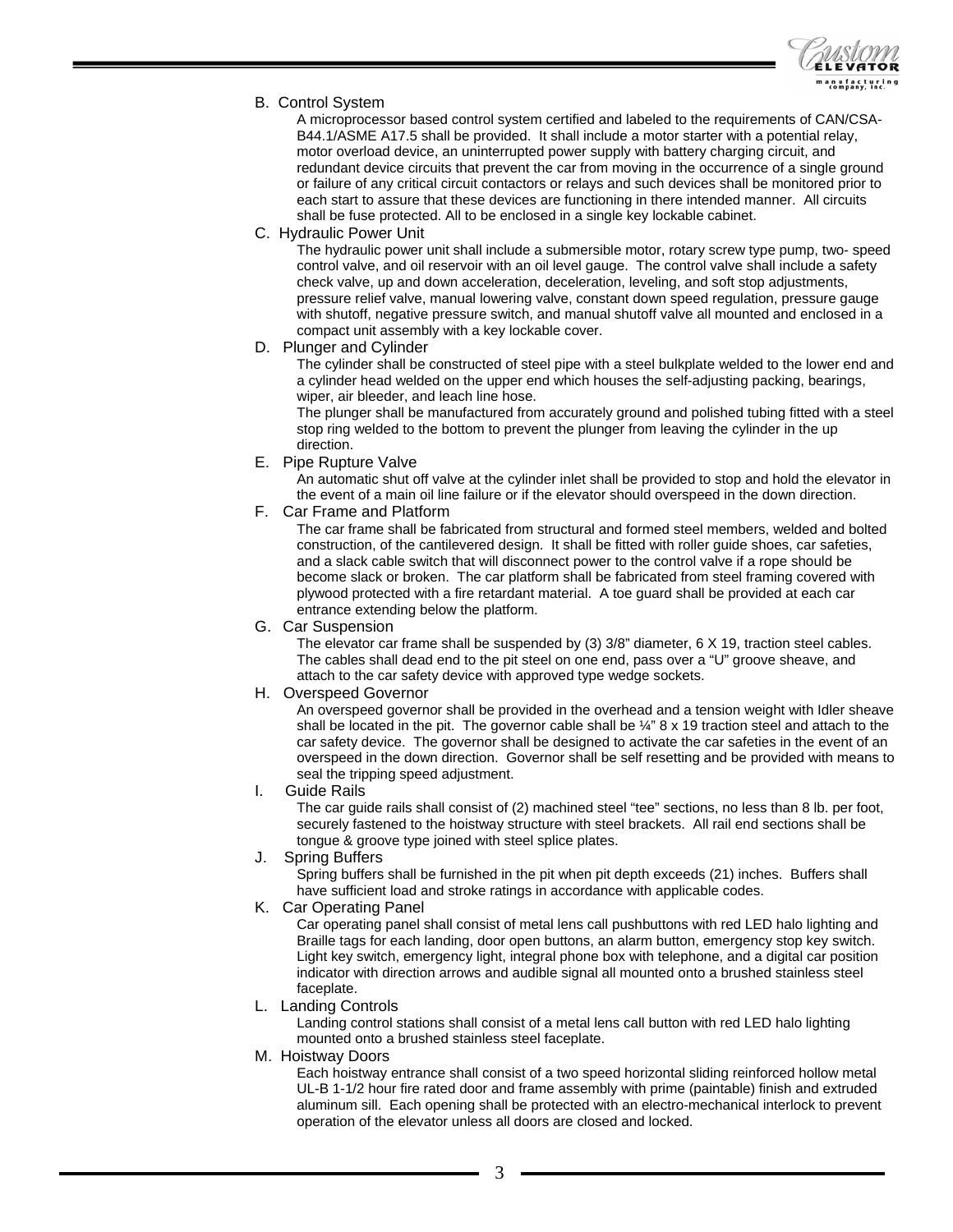

N. Car Doors

Each car entrance shall be provided with a two speed horizontal sliding reinforced hollow metal door panels faced with brushed stainless steel finish. An electric contact shall be provided on each car door opening to prevent operation of the elevator unless the car door(s) are in the fully closed position. Car doors shall be equipped with a zone lock used to prevent opening of the car doors unless the car is within a landing zone.

O. Door Operator

A heavy duty DC master door operator with adjustable speed and torque shall be provided for each cab opening operable even during a power failure. Door operation shall be smooth and quiet through belt transmission and door movement shall be cushioned or checked at both limits of travel. Car doors shall be equipped with a clutch used to unlock and control the individual landing doors. Doors shall open automatically at each landing upon arrival of the car then close after a predetermined time interval

P. Door Safety Edge

Each car door shall be equipped with a full height infrared light curtain that will cause the doors to stop and reverse when closing if an obstruction is detected in the door openings. The door shall return to its open position and remain open for a predetermined time then close automatically.

Q. Door Hangers and Tracks

Door hangers and tracks shall be provided for each car and hoistway entrances. Track shall be rolled steel with working surfaces contoured to match the door Hanger rollers. Hangers shall be designed for two point suspension of each door panel and shall be equipped with up thrust rollers on each hanger assembly including a secondary upthrust retainer device. A cable drive shall be used to transmit motion form one car door panel to the other and a secondary door interlock devices shall be furnished to prevent the doors from ever separating. All hanger rollers shall have polyurethane tires with pre-lubricated and sealed bearings.

- R. Car Enclosure
	- 1. WALLS: ¾" thick fire rated wood core panels with plastic laminate faced interior and blackfilled reveals to simulate applied panels.
	- 2. CAR ENTRANCE: Strike column, return post, and transom shall be #4 brushed stainless steel.
	- 3. CAR DOORS: Two-speed, side slide, reinforced hollow metal construction, faced on the interior with #4 brushed stainless steel finish.
	- 4. CANOPY/LIGHTING: Canopy shall be steel with baked enamel white finish. Florescent lighting above a removable thermoclear panel drop ceiling supported in a aluminum "T" frame shall be furnished.
	- 5. HANDRAIL: 3/8" x 2" #4 brushed stainless steel handrail shall be furnished on (1) side wall.
	- 6. VENTILATION: Adequate protected vent openings shall be furnished in the car canopy and cab wall base.
- S. Electrical Wiring

All wiring and electrical materials shall conform to NFPA 70 and with all applicable codes. Insulated wiring shall have flame-retardant and moisture proof outer covering and shall be run in conduit or electrical wireways as required. Traveling cables shall be flexible and suitably suspended to relieve strain. A pit stop switch located near and accessible from the lowest landing hoistway door shall be furnished.

- T. Accessories
	- 1. Cab Options
		- Steel baked enamel finish wall panels
		- #4 brushed stainless steel wall panels
		- #4 brushed stainless steel base (kickplates)
		- Protection pads and hooks
		- Car top emergency exit
		- Exhaust fan
		- Plastic laminate faced car door(s)
		- #4 brushed bronze metal finishes
		- Custom car sizes (consult factory)